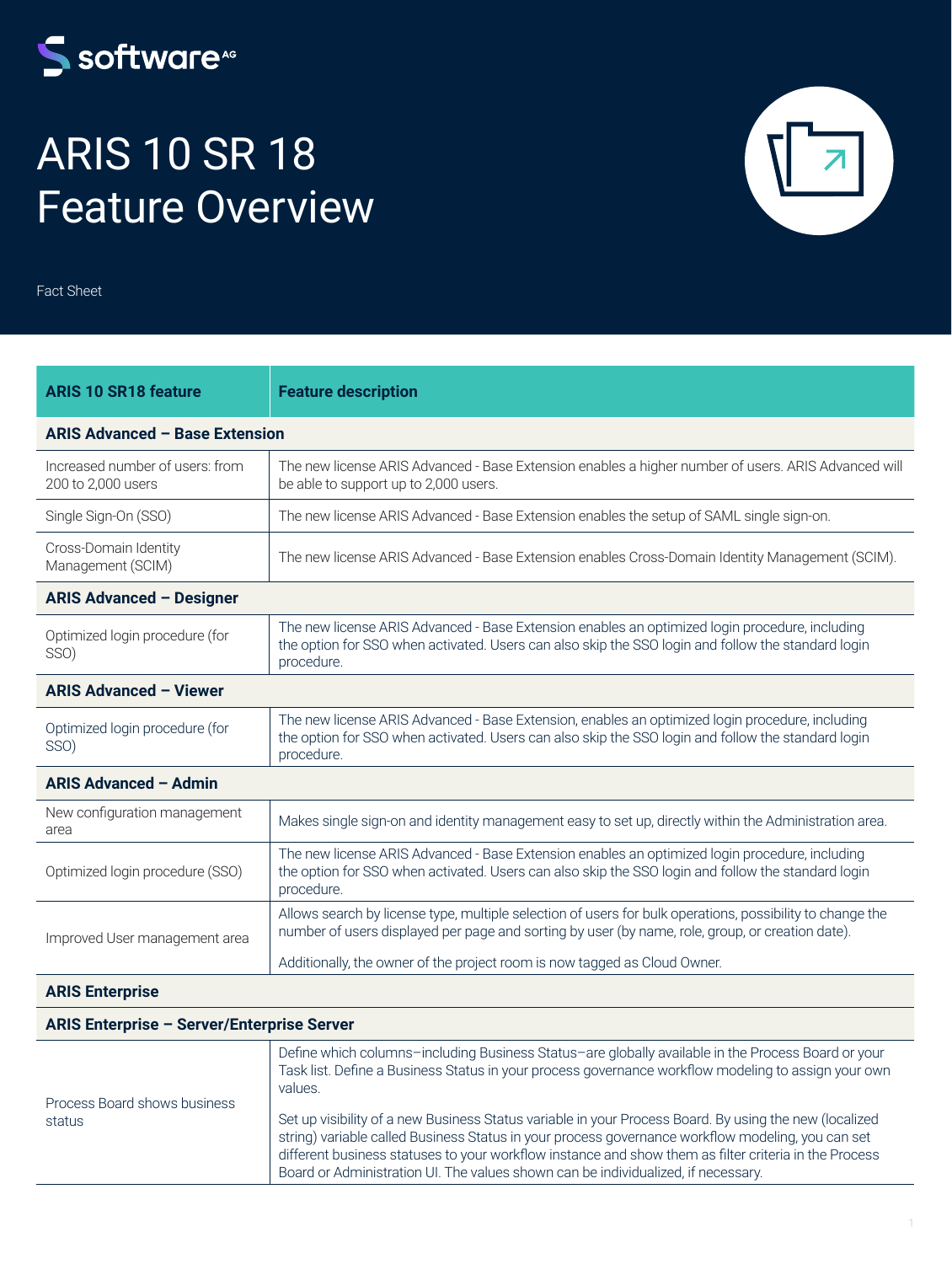

| <b>ARIS 10 SR18 feature</b>                                                   | <b>Feature description</b>                                                                                                                                                                                                                                                                                                                                                                       |  |
|-------------------------------------------------------------------------------|--------------------------------------------------------------------------------------------------------------------------------------------------------------------------------------------------------------------------------------------------------------------------------------------------------------------------------------------------------------------------------------------------|--|
| Globally define visibility of columns<br>for the process governance task list | You can define which filterable columns are made available for all users of the Process Board and in<br>which order they appear. Each user of a task list can still decide to hide certain columns that were made<br>visible by the administrator.                                                                                                                                               |  |
| <b>ARIS Enterprise - Viewer</b>                                               |                                                                                                                                                                                                                                                                                                                                                                                                  |  |
| ARIS/Microsoft Teams® integration<br>(Teams ARIS Viewer App)                  | Viewers can easily access specific ARIS content in Microsoft Teams®. ARIS users can easily exchange<br>information about specific processes using the market-leading collaboration tool. Add ARIS models to<br>chats, channels or meetings to make knowledge easily accessible to everyone (with at least one Viewer<br>license). Choose your favorite view: Overview, Diagram, Steps or Matrix. |  |
|                                                                               | Finding relevant content is key. Now all ARIS users viewing published information from the ARIS Portal<br>can benefit from an improved search UI. That means they can get relevant results more quickly and<br>understand better why certain results were found.                                                                                                                                 |  |
| New search function for ARIS<br>(Pilot phase)                                 | New portal search is not activated by default in SR18, but is in a pilot stage.                                                                                                                                                                                                                                                                                                                  |  |
|                                                                               | If you want to use it, reach out to ARIS support.                                                                                                                                                                                                                                                                                                                                                |  |
|                                                                               | Support for setting up the new search will be provided on a first-come-first-served basis.                                                                                                                                                                                                                                                                                                       |  |
| Print options for diagrams with                                               | Create different (lean) views and output to formats that are ready to print.                                                                                                                                                                                                                                                                                                                     |  |
| different view settings                                                       | Get a better understanding of process participants by sharing simplified views.                                                                                                                                                                                                                                                                                                                  |  |
| <b>ARIS Enterprise - Viewer Pro</b>                                           |                                                                                                                                                                                                                                                                                                                                                                                                  |  |
| New and updated dashboards for<br>Enterprise Architecture                     | A new dashboard has been added to the out-of-the-box dashboards which offers EA-related information<br>about groups of applications, e. g., a portfolio chart with technical fit, business value, cost and risk for<br>each application.                                                                                                                                                         |  |
|                                                                               | The dashboard is called EA - Application system type diagram and per default displayed for the models<br>IT systems (alphabetically), IT systems (domains) and IT landscape   Application portfolio ( <year>) in the<br/>United Motor Group database.</year>                                                                                                                                     |  |
|                                                                               | In addition, the existing EA dashboards have been converted to the new dashboarding component<br>(based on the React web technology) which was introduced in ARIS 10.0 SR16. They received a style<br>update in this process.                                                                                                                                                                    |  |
| Improved UX flow integrating ARIS<br>data into our dashboards                 | Navigating and setting up ARIS dashboards is now a more seamless experience. Dashboards can also<br>be embedded natively on the ARIS landing page.                                                                                                                                                                                                                                               |  |
|                                                                               | When creating new dashboards, UX flows integrating ARIS data were reworked to offer more intuitive<br>actions and selections of data from ARIS Document Storage, URLs or other sources.                                                                                                                                                                                                          |  |
| Automatic ARIS parametrization                                                | ARIS parameters like tenant or database are automatically found via the new data workflow and setup<br>to simplify or even avoid manual mappings. ARIS parameters exist as types in the feed and can be<br>reused easily.                                                                                                                                                                        |  |
| Grid column grouping                                                          | It is now possible to group columns and create logical groups that you flexibly hide and show in table<br>widgets.                                                                                                                                                                                                                                                                               |  |
|                                                                               |                                                                                                                                                                                                                                                                                                                                                                                                  |  |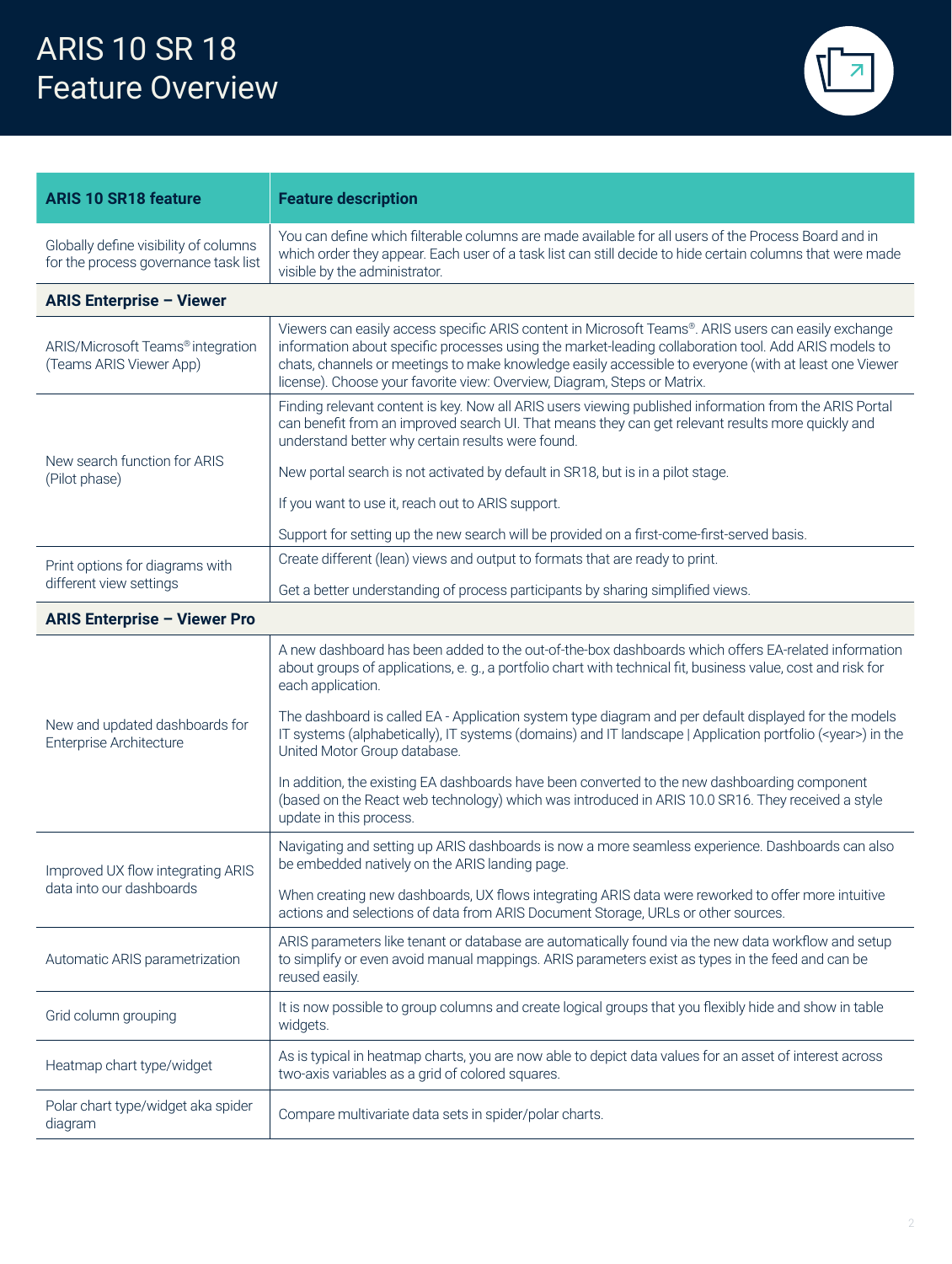

| <b>ARIS 10 SR18 feature</b>                                                      | <b>Feature description</b>                                                                                                                                                                                                                                                                                    |
|----------------------------------------------------------------------------------|---------------------------------------------------------------------------------------------------------------------------------------------------------------------------------------------------------------------------------------------------------------------------------------------------------------|
| <b>ARIS Enterprise - Designer</b>                                                |                                                                                                                                                                                                                                                                                                               |
| Use parameter sets for reports                                                   | If an administrator makes available reports using parameter sets, it is now possible to select one of the<br>sets in the web-based design environment.                                                                                                                                                        |
| Enhanced property panel with<br>group path and filter                            | Property panel now also shows group path and allows copying of group path & links. A search filter for<br>quick find of properties is available                                                                                                                                                               |
| Java to Web: Report scheduling                                                   | For Designer users with a database function privilege 'report automation' it is possible to set up<br>schedules for daily reports. Automate recurring tasks such as report scripts and have results at hand<br>easily without human interaction.                                                              |
| Improvements running event-<br>triggered reports                                 | Reports triggered by events can now write back on models that are opened on the web.                                                                                                                                                                                                                          |
| Create report schedule in ARIS<br>Repository                                     | Designer with the function privilege Report Automation can schedule report execution.                                                                                                                                                                                                                         |
| UX modernization: New (google<br>like) search for ARIS - Clone DMA               | Designers can maintain a better overview and structure in the central ARIS repository. Actively manage<br>your ARIS assets and trigger actions on the list of results.                                                                                                                                        |
| <b>Enhanced Variant Management</b><br>with roll out for BPMN and lane            | Rollout of changes from (global) master model to variants is now also available for BPMN and lane<br>models.                                                                                                                                                                                                  |
| models                                                                           | We offer tool-based support in resolving changes in the variant models.                                                                                                                                                                                                                                       |
| Easier find and manage contents<br>in ARIS repository (incl. filter<br>criteria) | Search in databases, specific groups and sub-groups of a database and filter results based on various<br>criteria to narrow down your search. Then trigger new actions on the results.                                                                                                                        |
| <b>ARIS Enterprise - Admin</b>                                                   |                                                                                                                                                                                                                                                                                                               |
| Natively embed dashboards on<br>landing page                                     | Enjoy a seamless experience navigating and setting up an ARIS landing page with a now improved<br>UX flow for dashboards. You now have improved and expanded WYSIWYG self-service configuration<br>support. Simply add dashboards as a landing page component. Only available to Dashboard<br>administrators. |
| Setting up page margins for<br>landing page                                      | Set the height and width of margins on a landing page.                                                                                                                                                                                                                                                        |
| Improved selection of start model<br>for landing page                            | More options to set up the start model for a landing page, including better zoom options (change of<br>zoom level)                                                                                                                                                                                            |
| Edit welcome message on landing<br>page                                          | Editing options for the welcome message                                                                                                                                                                                                                                                                       |
| Java to Web roadmap:<br>Administrator (un)lock                                   | Unlock any ARIS model in the web-based administration environment to unlock any ARIS models and<br>objects from the ARIS repository, regardless of who has locked them and why.                                                                                                                               |
| Java to Web: semantic check<br>management                                        | Set up and manage quality checks in the web-based administration environment via semantic check<br>management.                                                                                                                                                                                                |
| Java to Web: report scheduling                                                   | Automate recurring tasks such as report scripts and have results on hand easily without human<br>interaction.                                                                                                                                                                                                 |
|                                                                                  | Manage all scheduled reports in the web-based administration environment. "Script administrator"<br>function privilege is required in addition to the Admin license.                                                                                                                                          |
| New standard report to generate<br>activity log from process<br>governance       | Use the new standard process governance report to generate an activity log of your process governance<br>workflows and import it into ARIS Process Mining to get full visibility into your workflow execution, e. g.,<br>through variant and bottleneck analysis.                                             |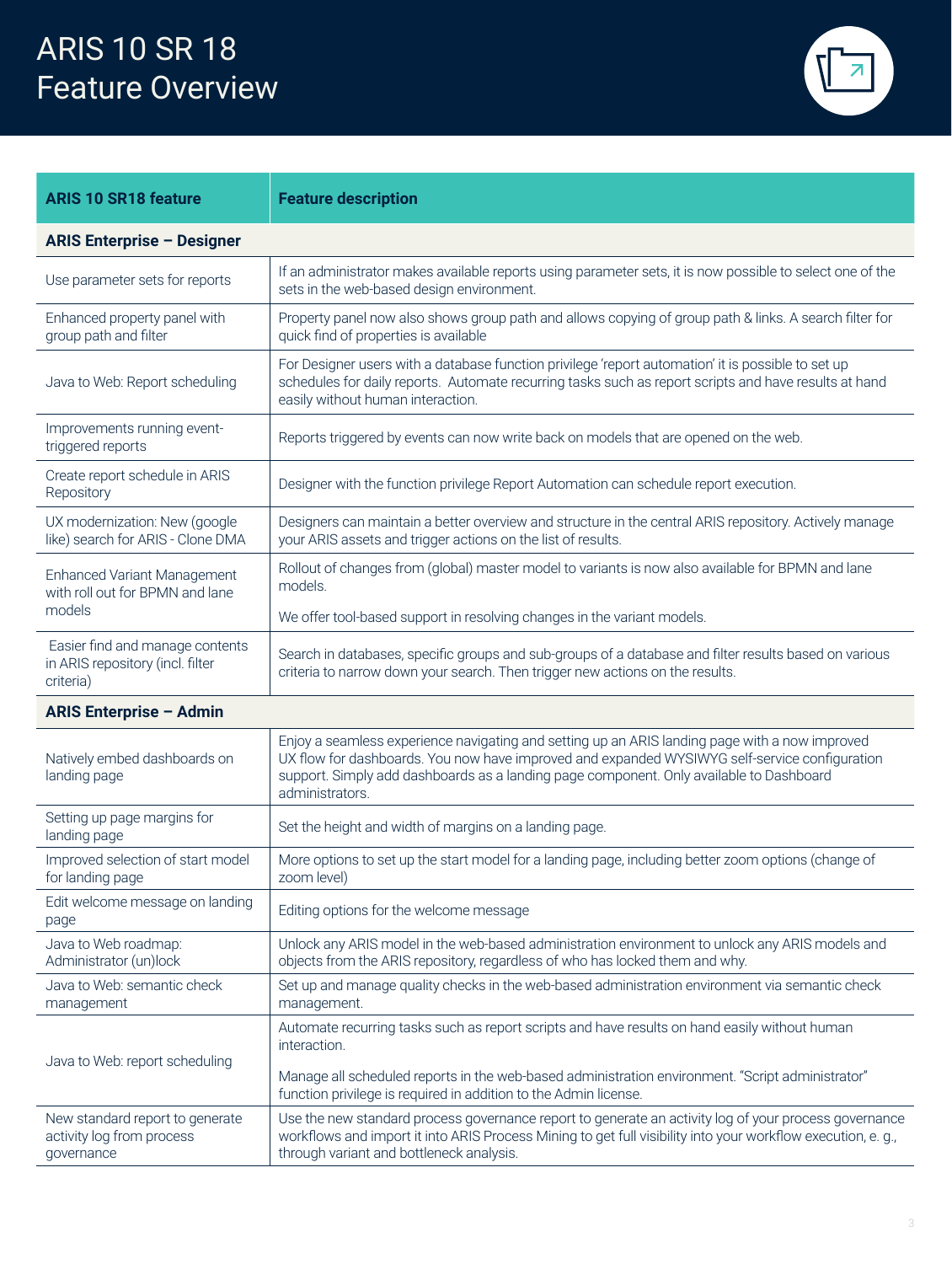

| <b>ARIS 10 SR18 feature</b>                                                                | <b>Feature description</b>                                                                                                                                                                                                                                                                 |  |  |
|--------------------------------------------------------------------------------------------|--------------------------------------------------------------------------------------------------------------------------------------------------------------------------------------------------------------------------------------------------------------------------------------------|--|--|
| <b>Combined ARIS Cloud Enterprise</b><br>deployment with ARIS Process<br>Mining Enterprise | Embed process mining analyses into the ARIS Portal as you know it from ARIS dashboarding.                                                                                                                                                                                                  |  |  |
|                                                                                            | Manage all your users via a central user management system.                                                                                                                                                                                                                                |  |  |
|                                                                                            | ARIS users automatically receive corresponding process mining usage rights (Viewers receive Viewer,<br>Designers receive Analyst, Admins receive Engineer).                                                                                                                                |  |  |
| <b>ARIS Enterprise - Extension: Risk &amp; Compliance</b>                                  |                                                                                                                                                                                                                                                                                            |  |  |
| Integrated regulatory management                                                           | Process design must take regulatory requirements into account from the very beginning. Any regulatory<br>change usually has an impact on corporate assets like processes, policies, systems, etc.                                                                                          |  |  |
|                                                                                            | ARIS supports documentation of relevant regulations including affected assets and assessment in<br>regard of needed actions to be initiated to comply with them.                                                                                                                           |  |  |
| Improved user group management<br>for risk and compliance roles                            | Definition of roles and role level for user groups in Risk & Compliance Management is now supported via<br>attributes for user groups instead via assigned objects. Furthermore, import of user groups into Risk &<br>Compliance Management can be limited to better secure access rights. |  |  |
| Improved display of orphaned<br>objects in hierarchies                                     | Hierarchy objects without parent and child objects are displayed in a specific folder within the tree.                                                                                                                                                                                     |  |  |
| Simple transfer of objects in risk<br>and compliance                                       | Setting attribute to transfer objects can now be done on model level for all relevant objects in that<br>model.                                                                                                                                                                            |  |  |
| Improved user experience<br>accessing forms                                                | Users can now access a form regardless of their role they are currently logged in with as long as they<br>have the needed access privilege assigned.                                                                                                                                       |  |  |
| New extended hierarchy report                                                              | Standard report showing master and operational data for hierarchy object (incl. subtree)                                                                                                                                                                                                   |  |  |
| Improved UI for administration of<br>master data management                                | Maintenance settings for individual object types.                                                                                                                                                                                                                                          |  |  |
| Improved navigation: Edit button                                                           | Access to published content in Contribute mode.                                                                                                                                                                                                                                            |  |  |
| Smaller UI Improvements                                                                    | Smaller changes of names and arrangement in forms, attributes, buttons, etc.                                                                                                                                                                                                               |  |  |
| <b>ARIS Enterprise - Extension: SAP® Solution</b>                                          |                                                                                                                                                                                                                                                                                            |  |  |
| No VPN necessary for SAP<br>connectivity                                                   | Manage the connectors that are used to exchange data between ARIS and your SAP® systems.                                                                                                                                                                                                   |  |  |
| ARIS Extension - Rollout & Change Management                                               |                                                                                                                                                                                                                                                                                            |  |  |
| <b>ARIS Confirmation Management:</b>                                                       | New role/function privilege: Confirmation auditor who can read all schedulers, processes, and<br>confirmations.                                                                                                                                                                            |  |  |
| New auditor and manager role                                                               | The confirmation owner replaces the role previously called Confirmation Administrator.                                                                                                                                                                                                     |  |  |
| <b>ARIS Process Mining Enterprise</b>                                                      |                                                                                                                                                                                                                                                                                            |  |  |
|                                                                                            | Embed process mining analyses into the ARIS Portal as you know it from ARIS dashboarding.                                                                                                                                                                                                  |  |  |
| Combined ARIS Cloud Enterprise<br>deployment with ARIS Process<br>Mining Enterprise        | Manage all your users via a central user management system.                                                                                                                                                                                                                                |  |  |
|                                                                                            | ARIS users automatically receive corresponding process mining usage rights (Viewers receive Viewer,<br>Designers receive Analyst, Admins receive Engineer).                                                                                                                                |  |  |
| ARIS Process Mining - Viewer (Basic, Advanced, Enterprise)                                 |                                                                                                                                                                                                                                                                                            |  |  |
| New text component in process<br>mining apps                                               | Reading the new descriptive text component will give you a crystal-clear understanding of what you see<br>in an app.                                                                                                                                                                       |  |  |